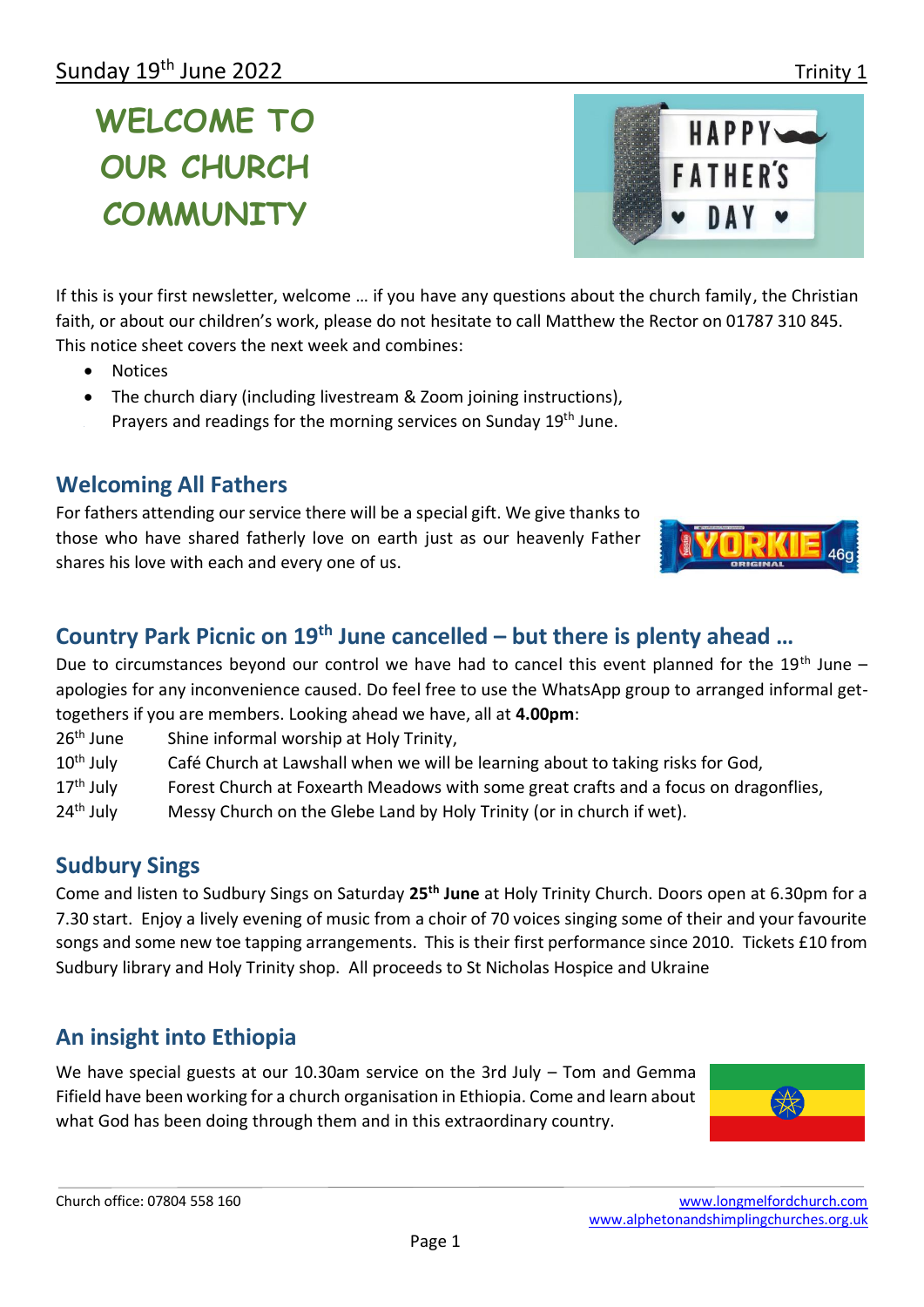#### **Be there - Songs of Praise!**

As of a phone call late this week, and subject to a confirmatory visit this Monday, and at shorter notice than usual … Song of Praise will be filming at **Holy Trinity on the evening of Tuesday 19th July at 6.30pm.** 

This should be great fun. They bring a conductor, additional musicians, and make quite an event of it; we will sing up to 10 hymns together with a harvest and agricultural theme. Alongside this they will do some local filming. This is a great chance to showcase our church and our community – please make an effort to attend and bring as many people along as you can – we want to have



a packed church. This is not just about having a moment of fame on the telly(!) – Let's encourage each other and those around us as we sing words of faith heartily together in a full church. More details soon …

### **Friends of Long Melford Church Building Trust**

The Annual Meeting of Trustees will be held on Wednesday **22nd June** 2022 at 7.30pm in Holy Trinity Lady Chapel to report on the activities and financial position of the `Trust for the year ending 31st March 2022. This is a public meeting and all are invited to attend.

#### **This Week**

| Sun 19th             | 9.00am<br>10.30am<br>10.30am<br>12.30pm                                 | <b>Holy Communion at Shimpling</b><br>Holy Communion at Holy Trinity (livestreamed)*<br>Holy Communion at The Willows, Lawshall<br>Baptism at Holy Trinity - Rosie                                                                   |
|----------------------|-------------------------------------------------------------------------|--------------------------------------------------------------------------------------------------------------------------------------------------------------------------------------------------------------------------------------|
| Mon 20 <sup>th</sup> | 9.30am<br>7.30pm                                                        | Connect baby & toddler group - St Catherine's<br>A&S Homegroup                                                                                                                                                                       |
| Tues 21st            | 9.00am<br>7.30pm                                                        | Morning Prayer via zoom #<br>Handbells at St Catherine's                                                                                                                                                                             |
| Wed 22nd             | 1.10 <sub>pm</sub><br>Afternoon<br>4.00pm<br>7.00pm<br>7.30pm<br>7.30pm | Melford Music - Trevor Cordwell - Piano<br>Lawshall School Assembly<br>Wedding Rehearsal Lawshall, Nathan & Harriet<br><b>Bell Practice at Holy Trinity</b><br>Friends of Holy Trinity Church APCM<br>Sudbury Sings Rehearsal HT tbc |
| Sat 25th             | 2.00 <sub>pm</sub><br>2.30 <sub>pm</sub><br>3.00pm<br>7.30pm            | Interment of Ashes at Holy Trinity<br>Sudbury Sings Rehearsal at Holy Trinity<br>Wedding at Lawshall - Nathan & Harriet<br>Sudbury Sings Performance at HT                                                                           |
| Sun 26th             | 10.30am<br>4.00pm                                                       | Holy Communion at Holy Trinity (livestreamed)*<br>Shine Informal Worship at Holy Trinity                                                                                                                                             |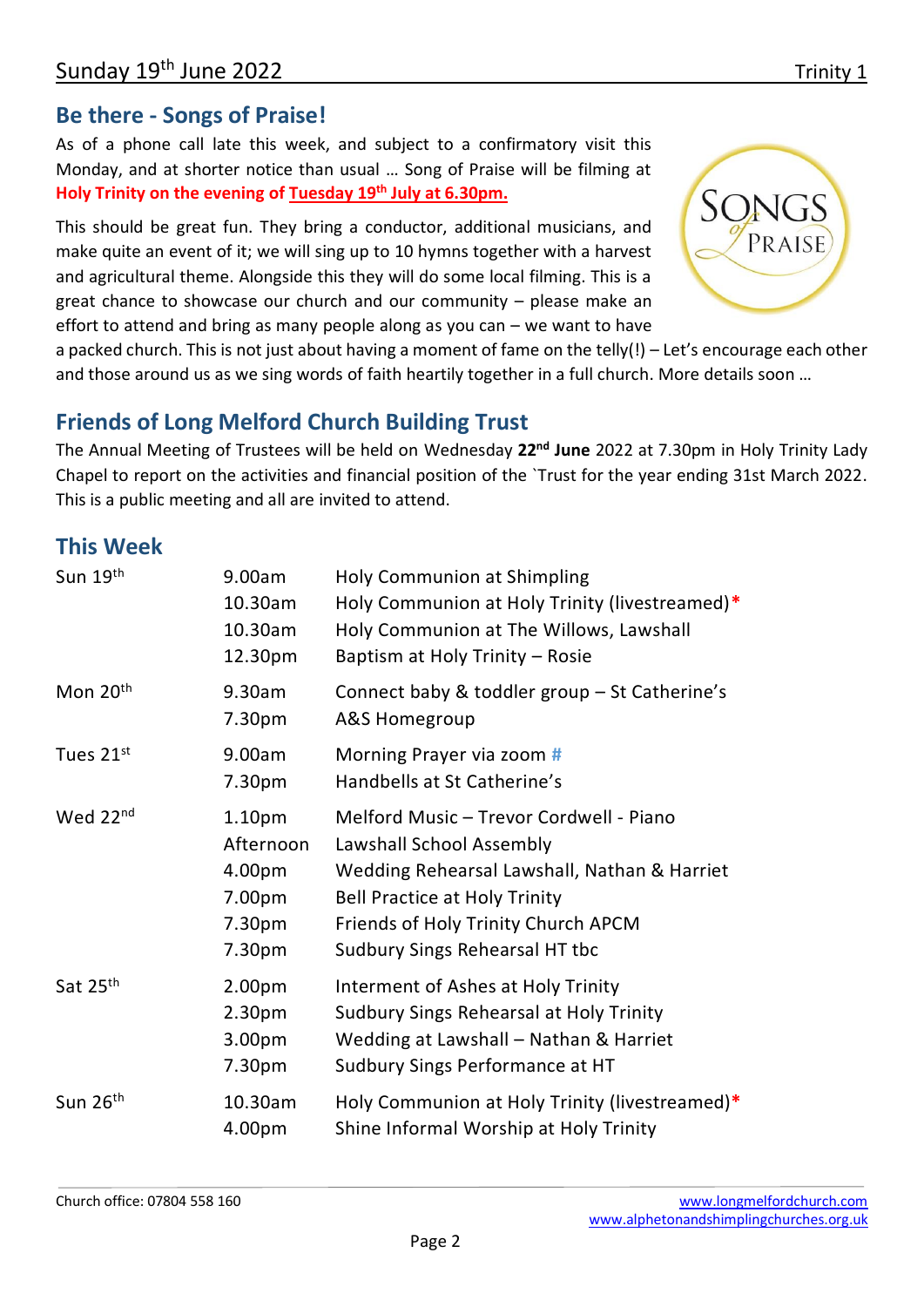#### *\* Livestream Joining Instructions*

- Google the five words "Holy Trinity Long Melford Facebook".
- Click on the top link [\(or simply click here\)](https://www.facebook.com/Holy-Trinity-Church-Long-Melford-1768795803366733/photos/pcb.2797067713872865/2797067323872904/) to open the church's Facebook page and scroll down a bit.
- Please note that you do not need a Facebook account yourself in order to watch the livestream.

# Morning Prayer - Zoom Meeting ID: 810 2345 2032, Password: 283350, or [click this link](https://us02web.zoom.us/j/81023452032?pwd=RlJMQ0ZVcGtNakpuRDlvaVdYVFJrUT09)

#### **Dates for your Diary**

| Sun | 7 <sup>th</sup> Aug   | 12.00pm | Benefice Picnic on the Glebe Land - Holy Trinity |
|-----|-----------------------|---------|--------------------------------------------------|
| Sat | 24 <sup>th</sup> Sept | TBC.    | Alpheton & Shimpling Fete - Chadacre             |
| Sat | $1st$ Oct             | Evening | Harvest Supper (Alpheton & Shimpling)            |
| Sat | $8th$ Oct             | 6.00pm  | Patrick Kohler Memorial Concert at Holy Trinity  |
| Sat | 26 <sup>th</sup> Nov  | All day | <b>Melford Christmas Fayre</b>                   |

# **Collect (prayer for the day)**

O God, the strength of all those who put their trust in you, mercifully accept our prayers and, because through the weakness of our mortal nature we can do no good thing without you, grant us the help of your grace, that in the keeping of your commandments we may please you both in will and deed; through Jesus Christ your Son our Lord, who is alive and reigns with you, in the unity of the Holy Spirit, one God, now and for ever. **Amen**

# **First Reading Galatians 3:23-29**

Before the coming of this faith, we were held in custody under the law, locked up until the faith that was to come would be revealed. **<sup>24</sup>** So the law was our guardian until Christ came that we might be justified by faith. **<sup>25</sup>**Now that this faith has come, we are no longer under a guardian.

**<sup>26</sup>** So in Christ Jesus you are all children of God through faith, **<sup>27</sup>** for all of you who were baptised into Christ have clothed yourselves with Christ. **<sup>28</sup>** There is neither Jew nor Gentile, neither slave nor free, nor is there male and female, for you are all one in Christ Jesus. **<sup>29</sup>** If you belong to Christ, then you are Abraham's seed, and heirs according to the promise.

# **Gospel Reading Community Community Community Community Community Community Community Community Community Community Community Community Community Community Community Community Community Community Community Community Commun**

*Hear the Gospel of our Lord Jesus Christ according to Luke* **Glory 10 Glory to you, O Lord** 'Where is your faith?' he asked his disciples.

In fear and amazement they asked one another, 'Who is this? He commands even the winds and the water, and they obey him.' **<sup>26</sup>** They sailed to the region of the Gerasenes, which is across the lake from Galilee. **<sup>27</sup>**When Jesus stepped ashore, he was met by a demon-possessed man from the town. For a long time this man had not worn clothes or lived in a house, but had lived in the tombs. **<sup>28</sup>**When he saw Jesus, he cried out and fell at his feet, shouting at the top of his voice, 'What do you want with me, Jesus, Son of the Most High God? I beg you, don't torture me!' **<sup>29</sup>** For Jesus had commanded the impure spirit to come out of the man. Many times it had seized him, and though he was chained hand and foot and kept under guard, he had broken his chains and had been driven by the demon into solitary places.

**<sup>30</sup>** Jesus asked him, 'What is your name?' 'Legion,' he replied, because many demons had gone into him. **<sup>31</sup>** And they begged Jesus repeatedly not to order them to go into the Abyss.